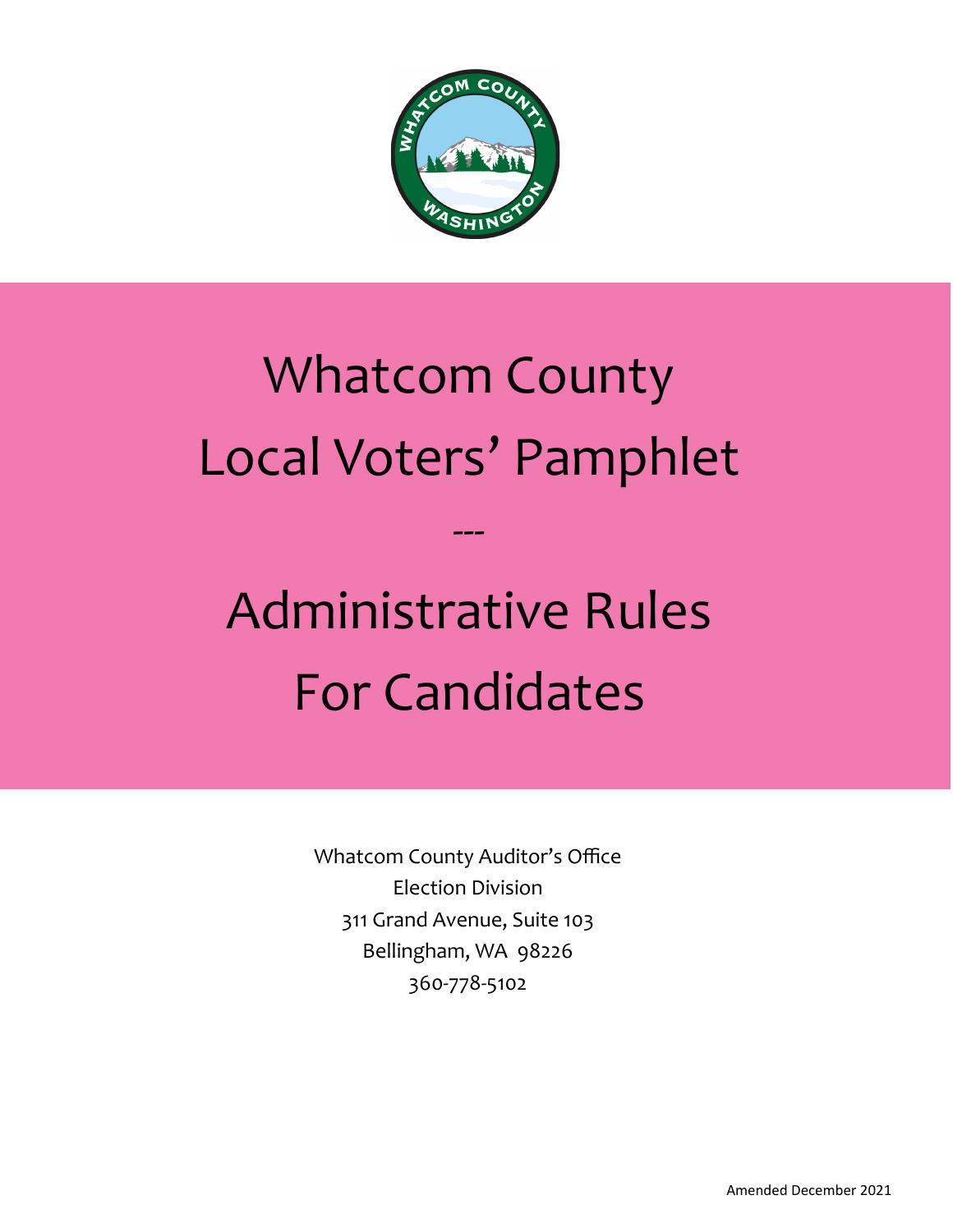# **Purpose of Administrative Rules** (RCW 29A.32.230, RCW 29A.32.270):

The Administrative Rules explain the procedures and requirements for participation, production, and distribution of the local voters' pamphlet.

Each candidate, with the exception of candidates running for Precinct Committee Officer, will have the opportunity to submit a statement, biography, photograph, and contact information for publication in the local voters' pamphlet.

# **Publishing and Distribution of the Local Voters' Pamphlet** (RCW 29A.32.220)

The Auditor's Office will prepare a local voters' pamphlet for all Primary, General, and Special Elections. It will be mailed to the households in each jurisdiction included in the pamphlet and also available online.

# **Candidate Submissions and General Provisions**

Local Voters' Pamphlet submissions are due the Friday following Filing Week by 4:30 pm.

- Microsoft Word will be used to verify word counts. Submissions exceeding the word limit will be shortened by deleting full sentences from the end.
- The Auditor's office will not correct errors in spelling, grammar or punctuation and reserves the right to edit the formatting of the statement/biography submitted.
- The Auditor has the authority to reject statements that are deemed inappropriate per RCW 29A.32.230.
- Submissions do not represent the position of the Whatcom County Auditor or Whatcom County. Neither the Whatcom County Auditor nor Whatcom County is responsible for the validity or accuracy of the submissions.

### **Only candidates who ran in the Primary Election may submit a revised statement for the General Election.** Within 5 days after Certification of the Primary, candidates moving on to the General will be notified on how to submit a revised statement.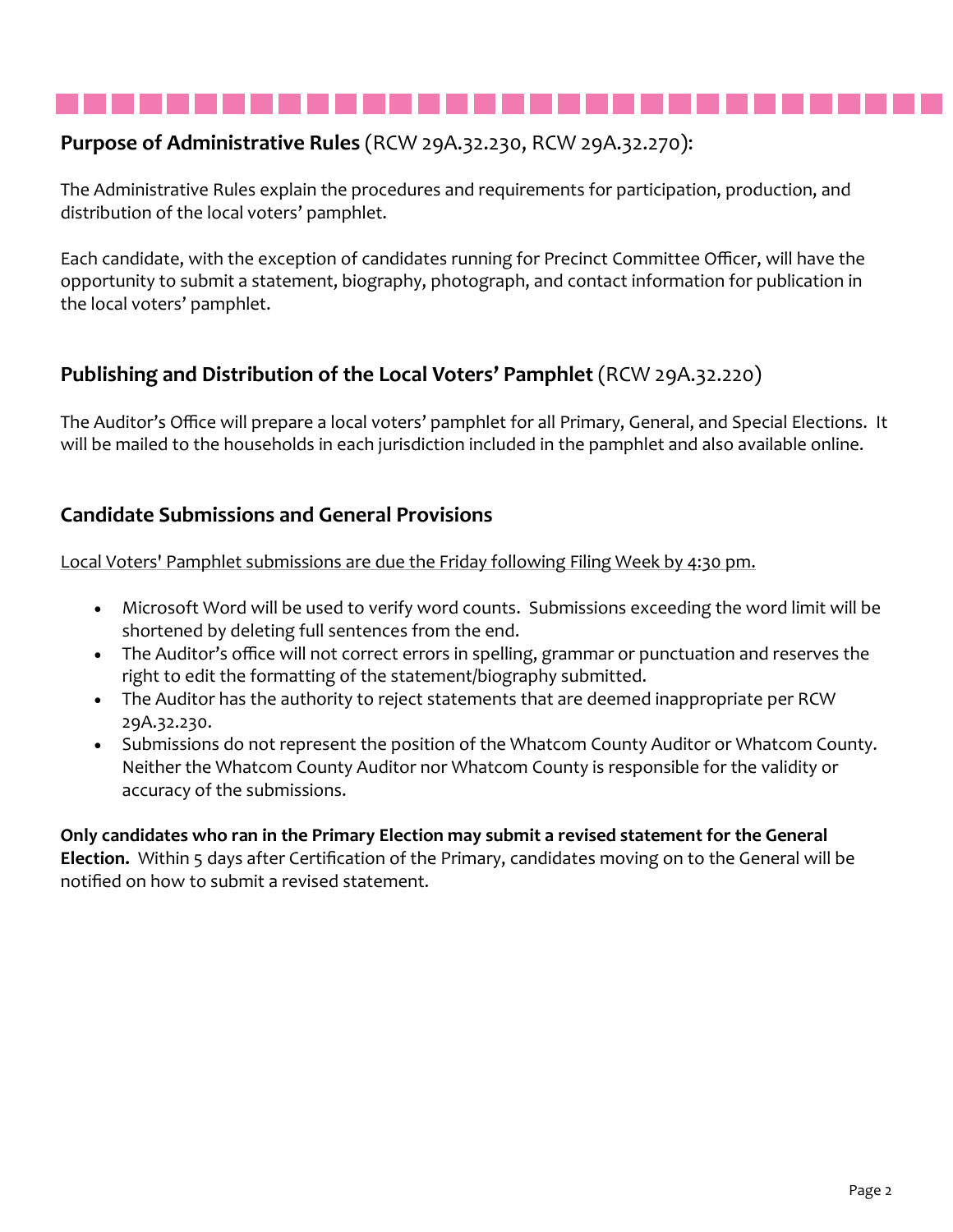

# **Candidate Biography & Statement**

Keep your submission only about you. Do not include references to your opponent(s), per RCW 29A.32.230 (3). Profane, libelous, or defamatory language is not permitted.

### Candidates are allowed:

- 100 words for the biography portion. Biography will be organized under the 4 headings listed below. The headings are not included in the word count.
	- Elected Experience
	- Other Professional Experience
	- $\Diamond$  Education
	- ♦ Community Service
- 200 words for the statement portion, up to 4 paragraphs or less; paragraphs exceeding the limit will be combined from the end.

#### Rules for Biography & Statement:

Submissions exceeding the word limit will be shortened by deleting full sentences from the end. **Allowed:** *italics* **Not Allowed: Bold**, underlining, and ALL CAPS. **Not Allowed:** Tables, lists, and bullets. **Not Allowed:** Graphs, charts, photographs, cartoons or caricatures. Spelling, punctuation, or grammatical errors will not be checked or corrected.

# **Photograph**

The Auditor's office will adjust and/or crop photos as necessary. Photos are published in a black and white format.

- Candidates submit **1 self-portrait** of the head and shoulders.
- Photos must be high resolution and may not be digitally altered. Photos may not be smaller than 4x5 inches. A color photo is highly preferred. For best results, use a light-colored background, but not white.
- The photo may not be more than 5 years old and should reflect the candidate in a professional and tasteful manner.
- **Not allowed:** Clothing or insignias that suggest holding a public office. For example: judicial robes, law enforcement or military uniforms, flags.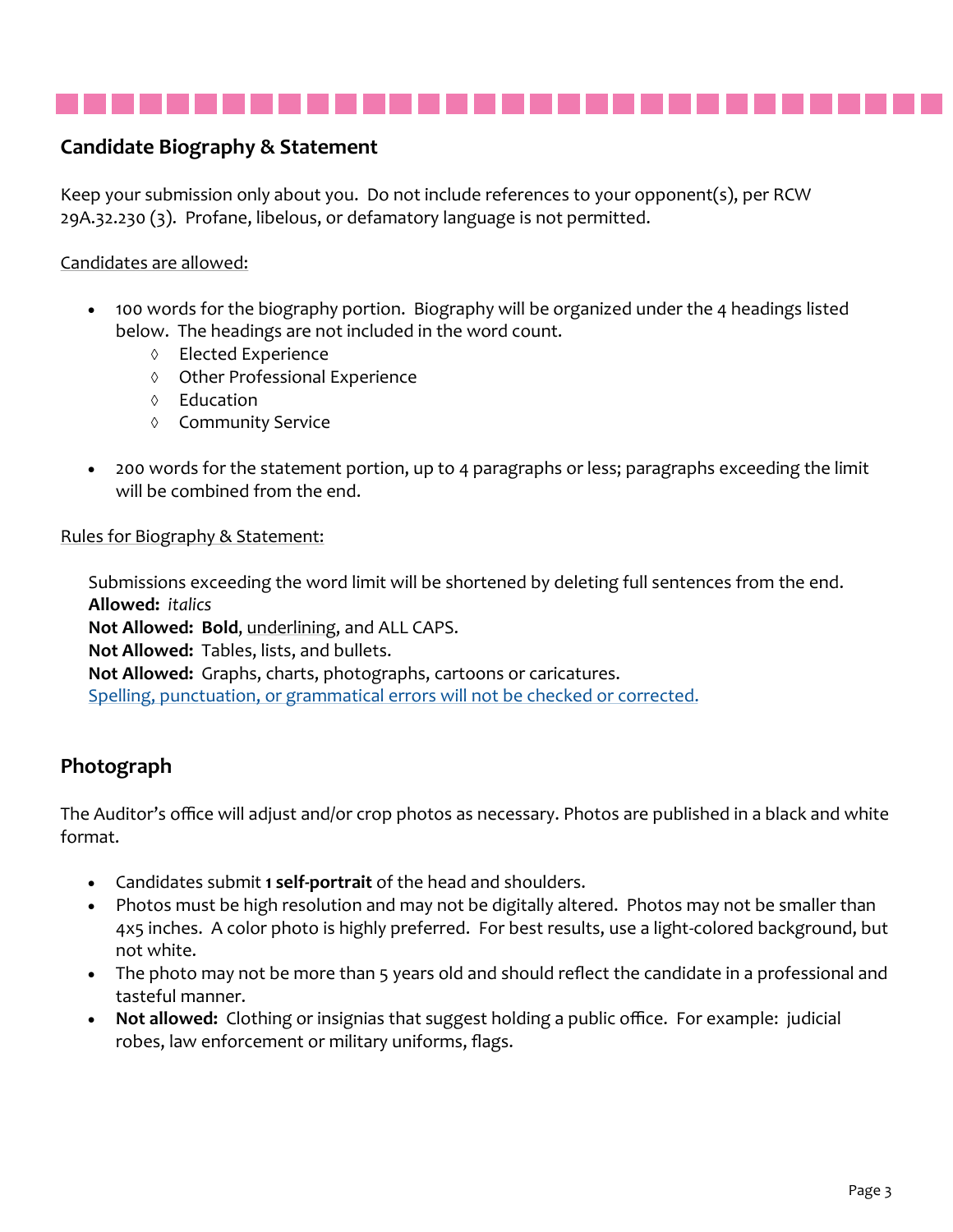# **Contact Information**

A candidate's campaign email address, website, and phone number are printed in the local voters' pamphlet and available online.

# **How and When to Submit Your Local Voters' Pamphlet Information**

After your filing has been approved, a unique link will be sent to you by email. **Use this link to upload your statement, biography, photograph, and campaign information.** 

Submissions for the Primary and General Local Voters' Pamphlets are due on the Friday following Filing Week at 4:30 pm.

The candidate will receive an email confirming the receipt of their Local Voters' Pamphlet information, and a follow up email once their information has been reviewed and accepted.

Candidates are responsible for ensuring their statement, biography, photograph, and contact information are received in the Auditor's office by the deadline. If the candidate's statement, biography, and/or photograph is not received by the deadline, the text "No statement submitted", "No information submitted", and/or "No photo submitted", may be printed in the applicable sections.

# **Public Inspection of Candidate Submissions** (RCW 29A.32.100)

Candidate submissions shall not be available for public inspection until all submissions have been received. Public inspection requests shall be made in the same manner as requests for public records.

# **Content Rejection and Appeal Process** (RCW 29A.32.230)

Material submitted for the local voters' pamphlet may be rejected if:

- It is obscene or libelous.
- It contains a commercial advertisement.
- It contains matter not limited to the candidate themselves or to the political office for which the candidate is filing.
- It contains matter that is inappropriate or that does not comply with applicable law.
- The photograph does not meet statutory or administrative criteria.
- It was received after the submittal deadline.

Candidates will be notified if their statement or any portion of it has been rejected. Candidates will have **3 days** after the rejection notice to re-write the statement.